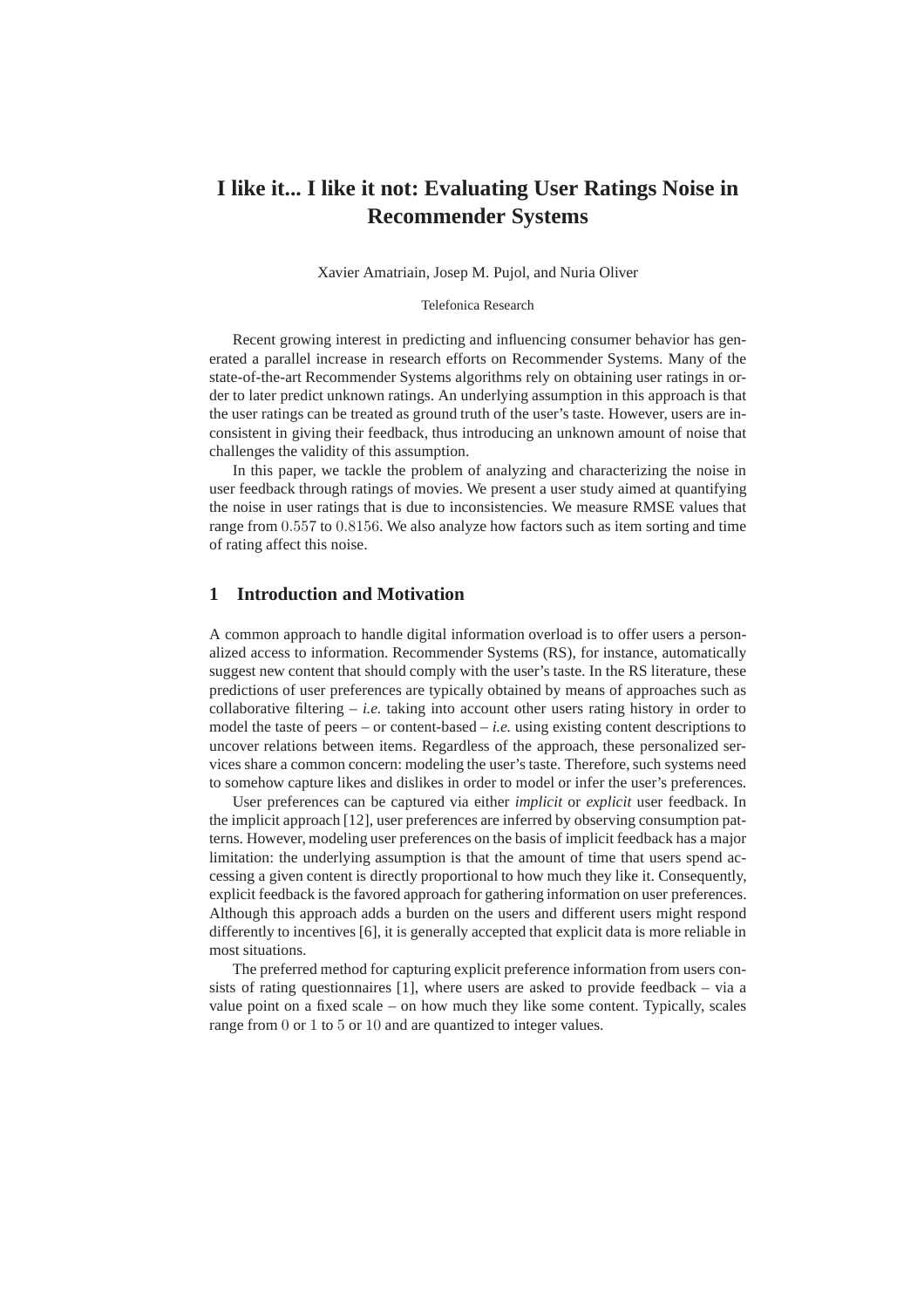Approaches to inferring user preferences are evaluated on the basis of how well they can match a previously existing rating or anticipate future ones. However, little attention has been paid to how consistent users are in giving these ratings, how much input noise can be expected and how this noise can be characterized (see Section 2). The main contribution of this paper is a user study aimed at characterizing and quantifying the noise caused by user inconsistencies when providing ratings (see Section 4 for an overview of the experimental procedure and Section 5 for the results). This estimation is important because it represents a lower bound on the error of explicit feedback-based RS.

# **2 Related Work**

The bias introduced in RS by noise in user ratings has been known for some time. Hill et al. [9] were aware of this issue and designed a small scale experiment to measure reliability in user ratings. They carried out a two trial user study with 22 participants and a time difference of 6 weeks between trials. Unfortunately, the noise in user ratings was a side issue in their overall study and they only reported pairwise correlations. Cosley et al. [4] carried out a similar experiment using a rate-rerate procedure with two trials on 212 participants. They selected 40 random movies in the center of the rating scale (*i.e.* 2,3 or 4 rating) that participants had already rated in the past – months or even years earlier, according to the authors. They reported participants being consistent only 60% of the time. In this study, the measured correlation between trials was 0.70. Herlocker et al. [8] discuss the noise in user ratings in their review of evaluating methods for RS. In particular, they introduce the concept of the "magic barrier" that is created by natural variability in ratings. The authors also highlight the importance of analyzing and discovering this inherent variability in recommender data sets and include it as a future line of work.

Mahony et al. [13] classify noise in RS into *natural* and *malicious*. The former refers to the definition of user generated noise provided in this paper, while the latter refers to noise that is deliberately introduced in a system in order to bias the results. Even though the focus of their work is on *malicious* noise, they do propose a de-noising algorithm that can be used to detect *natural* noise. Their baseline recommender algorithm reported a marginal improvement on a reduced data set once the ratings labeled as noise by the de-noising method are discarded.

To the best of our knowledge, the former are the only pieces of work in the literature on RS that explicitly address the problem of inconsistencies in user ratings. The work presented in this paper provides a more detailed study and in-depth analysis with the aim of characterizing the noise due to inconsistencies in user ratings.

### **3 Measures of Reliability in User Tests**

Our effort to analyze and characterize noise and inconsistencies in user ratings is related to the concept of *reliability* of user tests from classical test theory. Reliability in this context is defined as the ratio of true score variance over the observed score variance. This ratio is used as a signal-to-noise measure of a given user test. Since true scores are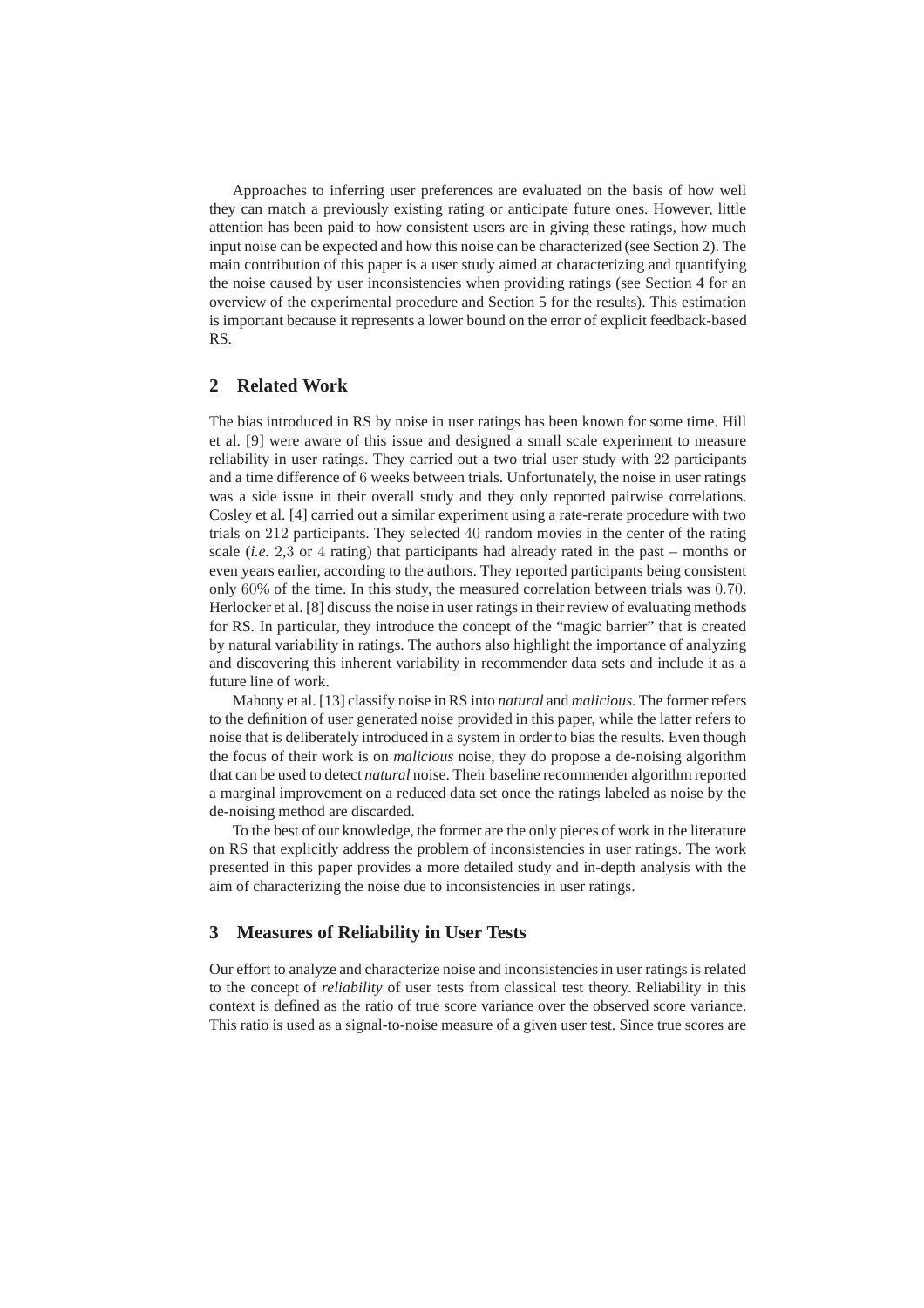unknown, it is not possible to compute reliability directly. However, there are methods to estimate it [10].

Of particular interest to us is the so-called *test-retest reliability*. This measure is often used in psychometry to quantify how reliable a particular "instrument" (*e.g.* survey or test) is [15]. The test-retest reliability is a function of the Pearson correlations between the different trials of the same test. However, it is not sufficient to compute the correlation between two different trials of the same test. As Heise explains [7], the correlation is aggregating two effects: the instrument's reliability and the stability of the user's judgements. That is, if we measure how much a user likes an item at two different times (separated by a month, for instance) and find a different rating, this could be due to either the reliability of the measure and the user's response or to the fact that the user's opinion has changed during that period. Therefore, three points in time are needed in order to distinguish between both effects. Once these are available, pairwise correlations  $r_{12}$ ,  $r_{23}$ , and  $r_{13}$  can be computed to obtain (a) the overall reliability (Eq.1), and (b) the stability in users' opinions from time x to time  $y$ ,  $(s_{xy})$  (Eq. 2).

$$
\mathbf{r}_{\mathbf{xx}} = r_{12} r_{23} / r_{13} \tag{1}
$$

$$
\mathbf{s}_{12} = r_{13}/r_{23}; \quad \mathbf{s}_{23} = r_{13}/r_{12}; \quad \mathbf{s}_{13} = r_{13}^2/r_{12}r_{23} \tag{2}
$$

Note that neither of the related surveys reviewed in the previous section [9] [4] take into account the reliability and stability of their studies. This is especially problematic in the case of Cosle's *et al.* experiment where ratings might be separated by months.

### **4 Experimental Setup**

The research questions that we wanted to address with our experiment are: *Q1:* Are users inconsistent when providing ratings? *Q2:* If so, how large is the error due to such inconsistencies? *Q3:* What are the factors that have an impact on user inconsistencies?

**Apparatus and Procedure** We selected 100 movie titles from the Netflix Prize database [2]. The selection was done by using a stratified random sample on the movie popularity curve. We divided the 500000 movies in the database into 10 equal-density bins and random sampled 10 movies out of each bin – only 100 movies were selected in order to avoid user churn. By using this procedure, we obtained a sample that included a significant portion of unpopular movies that ensured an appropriate spread of the results.

Our experiment consisted of 3 trials  $(R_1, R_2,$  and  $R_3)$  of the same task: rating 100 movies via a Web interface. The three trials took place at different points in time, in order to assess the reliability of the user rating paradigm and to measure the variability of users. The minimum time difference between trials was set to 24 hours for the first and second and 15 days for the second and third. Users could stop and resume the trial at the same spot at any time.

User ratings were provided on a 1 to 5 star scale with a special crossed-out eye icon located on the left to indicate unseen movies. Information about the movie included title, year, director, cast and DVD cover. Users could follow a link to *IMDB*<sup>1</sup> if they needed further information.

<sup>1</sup> http://www.imdb.com.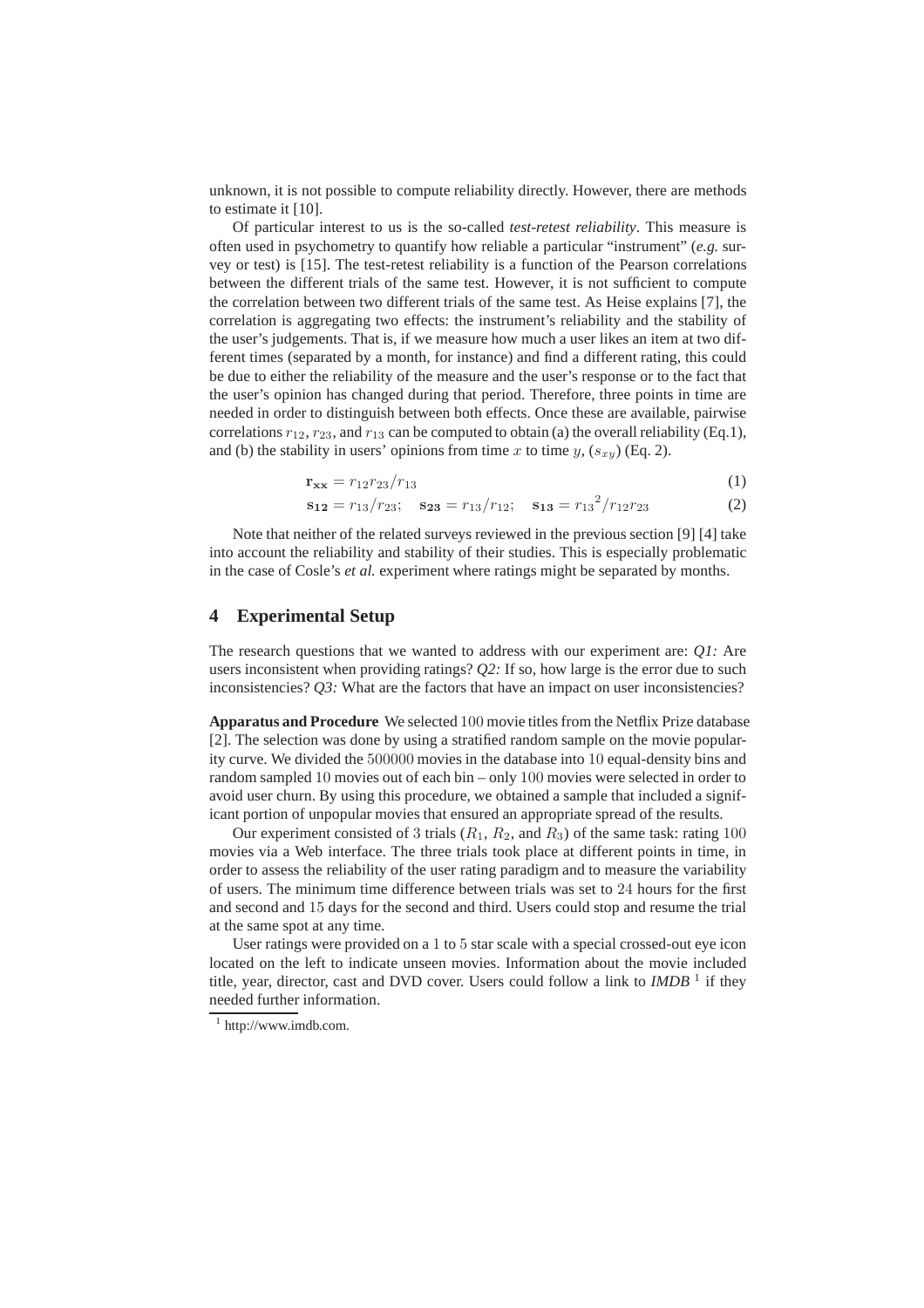We designed a two part test-retest experiment in order to discern the test reliability from the user's stability. In addition, we wanted to analyze whether the elapsed time between ratings and the order in which items were presented had any influence in the consistency of the participants' answers.

Participants were presented with movie titles in a predetermined sequential order so that the effect of the order of the responses could also be analyzed. Previous research has shown that sequential user tests generate what is known as the *assimilation/contrast effect* [5, 14]: a user is likely to give a lower rating to an item if the preceding one deserved a very high evaluation. However, if successive items are comparable in their ratings, the user is likely to assimilate the second item to the preceding one and give the same rating to both. In addition, and especially in the case of the first and second trials, we wanted to rule out the effect of any possible sequential memory effect (*i.e.* remembering the ratings from the previous trial and therefore not paying enough attention the next time). For these reasons, two different permutations of the movies were created: permutation 1 (used in trials 1 and 3) was a random order; and permutation 2 (used trial 2) ordered movies according to their popularity in Netflix.

One possible concern in our experiment design was the short elapsed time between our trials. Another concern was that the different order introduced in trial 2 could be introducing a hard-to-isolate confound. To address these issues, we ran a fourth trial,  $R_4$ , with a subset of our population (36 users) seven months after our original survey. The results are reported separately in section 5.4 as a final support to our hypothesis.

**Participants** Participants were recruited via email advertisement in a large telecommunications company. A total of 118 distinct users completed the three trials in the study. The participants' age ranged from 22 to 47 years, with an average age of 31.2 years. Almost 90% of our participants were in the 22 to 37 age group and most of them were male (79.12%). This demographic group corresponds to the most active group in online applications such as RS [3].

Additionally, we collected data about their familiarity with the movie domain. Participants reported watching an average of 1.55 movies in the cinema, 3.8 TV movies, and 5.13 DVD movies per month. When asked about their familiarity with online rating systems, participants were somewhat unfamiliar with them (mean: 2.60 on a 5 point Likert scale). Finally, when asked about Web usage familiarity, our participants considered themselves to be proficient users, with an average of 4.74 on a 5 point Likert scale.

# **5 Results**

In this section, we first compare the ratings obtained in our survey with the Netflix ratings for the same movies. We then present our results by evaluating the test-retest reliability of the experiment as well as user stabilities. Finally, we analyze three variables that might play a role in determining user inconsistencies: (a) the rating scale, (b) the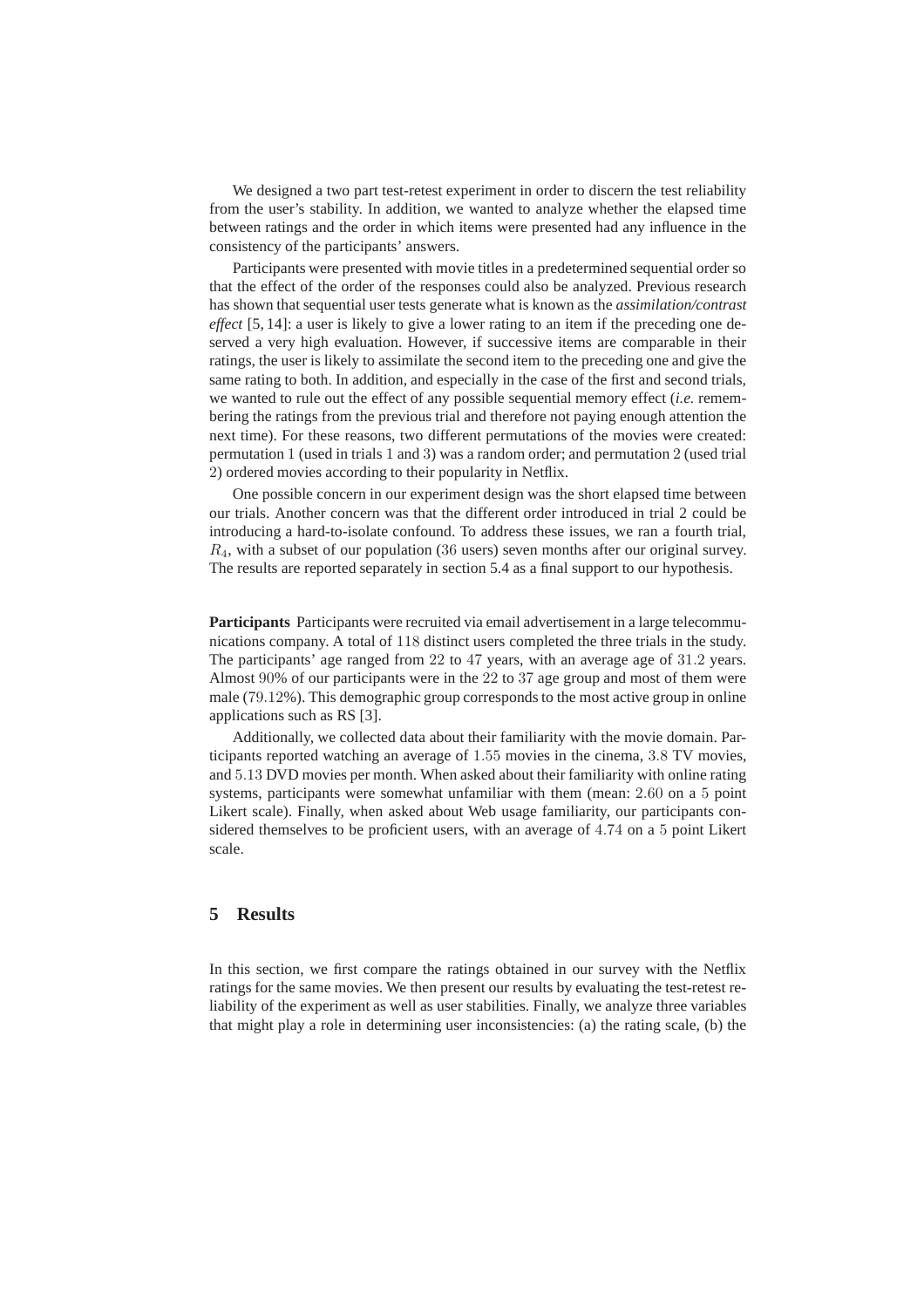order in which the movies were presented; and (c) the moment of time when movies were rated<sup>2</sup>.

**Comparison to Netflix** The Netflix dataset is one of the most popular benchmarks in the RS community. Therefore and before further analysis, we compare the behavior of the participants in our experiment to that of Netflix' users. First, we compare the ratings obtained in our survey with those in Neflix. Figure 1 depicts the rating distribution of the three trials of the experiment, when compared to the Netflix ratings on the *same* 100 movies. Note how similar both rating distributions are. The main difference is that the Netflix data set distribution has a *higher* mean (*i.e.* Netflix users tend to rate the 100 movies with higher scores than the participants in our study). This observation might be due to several factors: Our experiment, as opposed to Netflix, asked users to rate movies that they did not explicitly choose to rate. In addition, our movie sample is biased towards non-popular movies, which in a different setting most users would have not rated. Finally, there might also be an effect of our biased demographics.



Fig. 1: User study data compared to Netflix. (a) Rating distribution in the 3 trials of our survey as compared to the Netflix data set. And, (b) Cumulative distribution of number of ratings by movie.

Next, we are interested in assessing whether our experiment design – *i.e.* having users rate movies in a batch – might be different enough from a real setting that would bias the results. In our experiment, we measure an average of 18.5 ratings per user in the worst case (first trial). If we analyze the Netflix dataset, we measure an average of 5.8 ratings per day (session). However, when we remove sessions with less than 4 ratings from the Netflix dataset, we measure an average of 20 movies per session, larger than in our study. Note that sessions not removed in this case (*i.e.* those with 4 or more consecutive ratings) account for 79.67% of the ratings in the Netflix dataset. Therefore, our experimental setting seems to be representative of high proportions of the Netflix dataset (and hence of similar real-life settings).

 $2$  In addition, and in order to rule-out a possible effect of our movie selection procedure, we computed all values for the 20% most popular movies, observing no significant difference.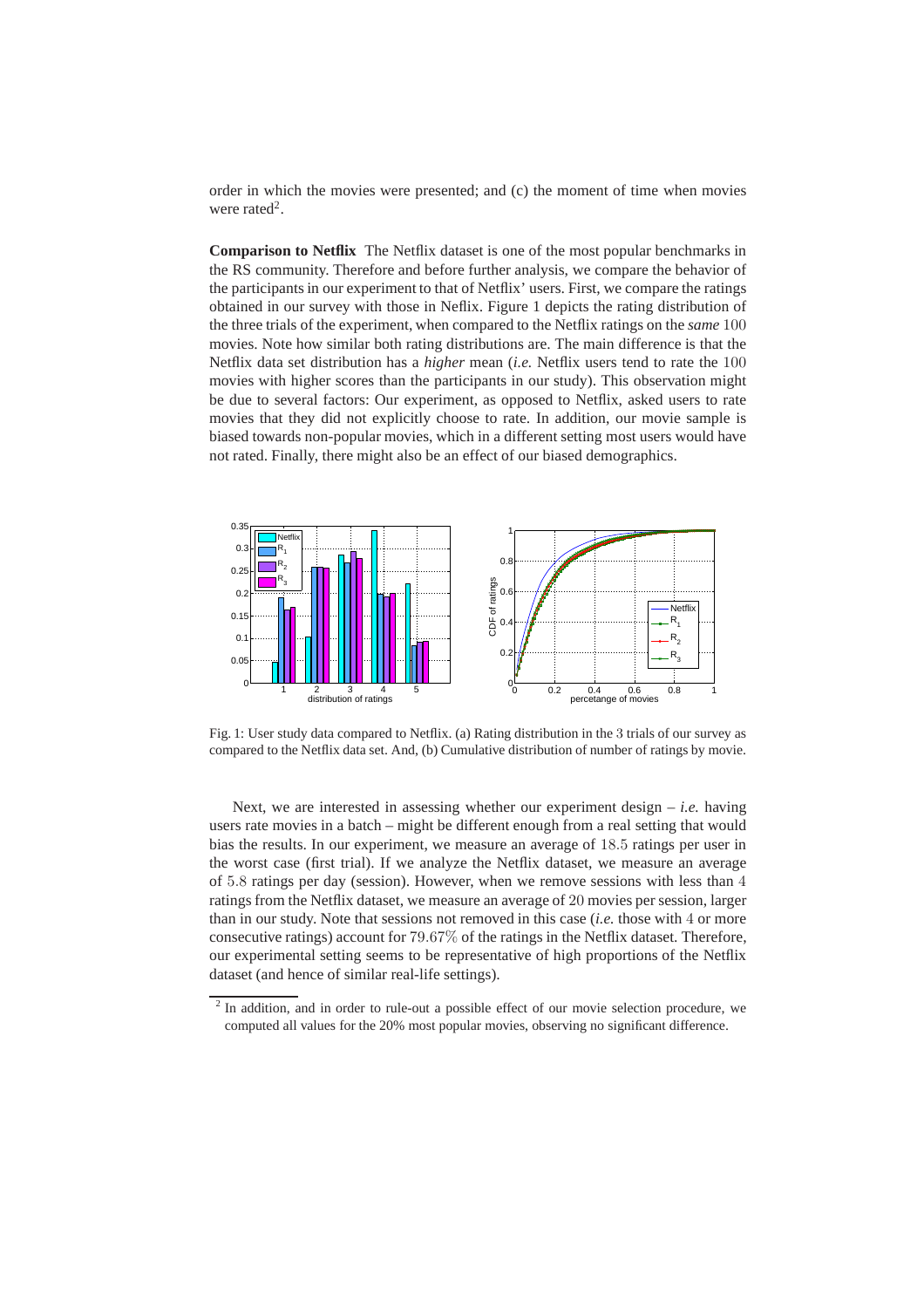#### **5.1 Test-retest Reliability and Stability**

In order to compute the reliability of our test, we first compute the correlation coefficients between different trials, which result in  $r_{12} = 0.8986, r_{23} = 0.9028$ , and  $r_{13} = 0.8783$ . From these values and using Eq. 1, the overall reliability of our experiment is  $r_{overall} = 0.924$ . As a first conclusion, we observe that our test has high overall reliability – any value over 0.9 is usually considered "good" in classical test theory [11]. This result validates the procedure of asking users for their ratings – in the context of Web-based movie rating – as a good measure of whether they like/dislike **these** particular movies. A different question, that we will address later in our analysis, is whether this procedure is a good way to quantify user preferences. The overall reliability also sets an upper bound for a predictive algorithm based on this explicit user feedback.

Using Eq. 2, we compute the temporal pairwise stabilities to be:  $s_{12} = 0.973$ ,  $s_{23} =$ 0.977, and  $s_{13} = 0.951$ . These stability factors are all high as well. This should be expected given the short times elapsed between trials: user preferences are not likely to change in two weeks. Also as expected, the lowest stability coefficient  $(s_{13})$  corresponds to the longest time interval between trials (at least 15 days between trials 1 and 3). However, it comes as a surprise that the stability between trials 1 and 2 (at least 1 day apart) is slightly lower than the that between trials 2 and 3 (at least 15 days). Note that the stability coefficient might also be accounting for the user's "learning effect". Such intuition is supported by the fact that the stability effect between trials 1 and 2 is not closer to  $1.0 - it$  is hard to imagine that the users opinions have changed in about 24 hours. The lower values in  $s_{13}$  could in fact be accounting for both change in opinion and a learning effect. We leave this issue to future work.

These inter-test correlations are the only measures that can be compared to the works of Hill et al. [9] and Cosley et al. [4], with reported correlations of 0.83 and 0.70 respectively (see Section 2). However, their measures include the effect of both reliability and stability.

Additionally, we are interested in measuring the impact that a given rating value has on the overall reliability. Therefore, we compute new reliability values by ignoring all triplets of ratings where at least one rating equals the value to remove. Removing ratings 2, 4, and especially 3, improves the reliability, yielding new values of 0.93, 0.925 and  $0.95$ , respectively – as compared to the overall reliability of  $0.924$ . On the other hand, removing extreme ratings (1 and 5) yields lower reliability – 0.88 and 0.89, respectively. This finding seems to indicate that recommender algorithms could benefit from giving lower weight or importance to ratings in the middle of the rating scale.

#### **5.2 Analysis of Users Inconsistencies**

Next, we shall study the inconsistencies of user ratings across different trials. Table 1 summarizes the results of the experiment when grouping the trials by pairs, where  $R_k$ corresponds to trial  $k = 1, ..., 3$ .

Let us define the aggregated rating of user u's ratings of movie m as a tuple  $\langle r_k \rangle_{un}$ , where  $r_k$  corresponds to the rating at trial  $R_k$ . Therefore, for a given user u and movie m we have vector of three ratings  $\langle r_{um1}r_{um2}r_{um3}\rangle$ , Note that there are user  $\times$  movies tuples (*i.e.*  $118 \times 100 = 11800$  in our case). A rating is considered to be *consistent*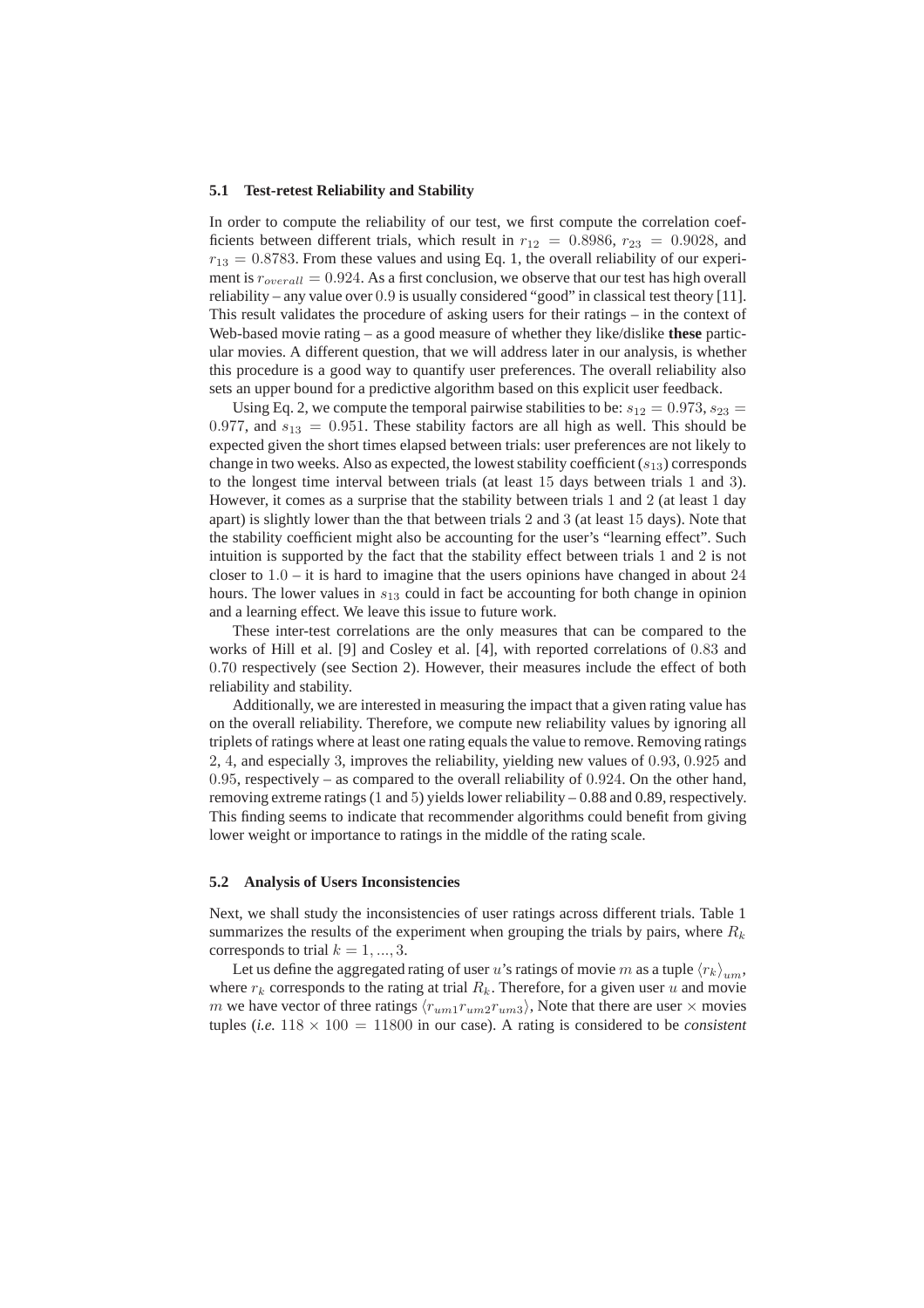across trials, when all values of  $r_k$  are the same. Note that we are not interested in those tuples where all  $r_k$  are zeros, which is the value used to represent a *not-seen*.

**Effect of "not seen" values** In order to analyze the effect that the "not seen" value has in our study, we consider two different subsets: a) the *intersection* or only tuples where all ratings are *seen*  $(0)$  and b) the *union*, where not seen values are included. For instance, ratings  $\langle 4, 4, 5 \rangle_{um}$  would be inconsistent, because user u changed her evaluation of movie  $m$  from  $4$  to  $5$  in the last trial. This tuple, however, would be included both in the intersection and the union set. However, the tuple  $\langle 4, 4, 0 \rangle_{um}$  would not be included in the intersection set, because one of the ratings is a *not-seen*.

|                                                           | $#R_i$ # $R_i$ | # |  | RMSE |  |
|-----------------------------------------------------------|----------------|---|--|------|--|
|                                                           |                |   |  |      |  |
| $R_1, R_2$ 2185 1961 1838 2308 0.573 0.707                |                |   |  |      |  |
| $\left R_1, R_3\right $ 2185 1909 1774 2320 0.637 0.765   |                |   |  |      |  |
| $\left  R_2, R_3 \right $ 1969 1909 1730 2140 0.557 0.694 |                |   |  |      |  |

Table 1: Summary of results on the pairwise comparison between trials. The first and second column contain the number of ratings in trials  $R_i$  and  $R_j$ . The third and forth column depict the number of elements in the intersection and the union for  $R_i$  and  $R_j$ . The intersection set contains ratings in which no element is *not-seen*, whereas the union set allows for *not-seen* elements. The last two columns report the root square mean error of the intersection and the union sets.

Table 1 summarizes the users' inconsistency results. For example, in  $R_1$ , users provide 2185 out of the potential 11800 ratings. Thus, 9615 positions in the rating matrix of  $R_1$  are *not-seen* values. Without taking the actual value of the rating into consideration, the divergence in the number of ratings illustrates how users are not even able to consistently determine whether they have seen a movie or not. Only 1838 ratings in  $R_1$ also appear in  $R_2$  – the intersection. If we take the union, we obtain 2308 ratings. The results are similar on all pairs of trials. With these results, we are able to answer our first research question *Q1*.

**RMSE due to inconsistencies** We shall now look at the inconsistencies due to a *different rating value* in different trials. We use the *root mean squared error* (RMSE) for easy comparison with previous and related work in the RS literature and in particular with the Netflix Prize threshold (*i.e.* desired RMSE of 0.8563) [2]. The right side of Table 1 contains the RMSE for the intersection and union sets across all trials.

The RMSE for the intersection sets ranges between 0.55 and 0.63, depending on the trials. Note that the previously computed stability is inversely correlated with the RMSE. The most stable comparison is between  $R_2$  and  $R_3$ , 0.977, which gives the smallest RMSE (0.5571).

In the case of the union sets, we replace the *not-seen* value with the average rating for that movie. The RMSE is now higher as it is accounting for two types of user inconsistencies: inconsistencies in labeling as *seen or not-seen* and inconsistencies in the actual values. The RMSE ranges from 0.694 to 0.765 in this case.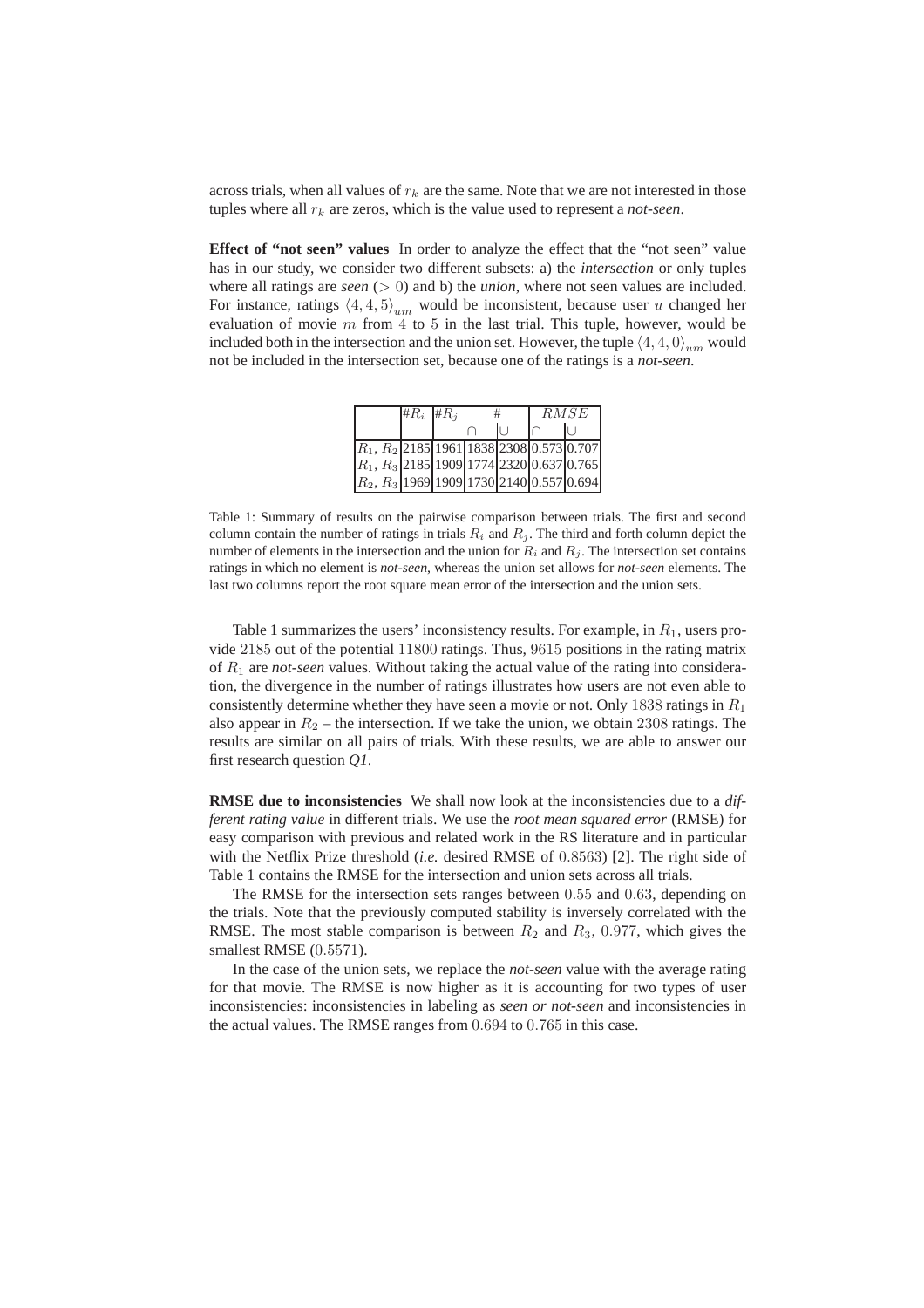Note that these values of RMSE represent a lower bound of the RMSE that could be achieved by a RS built from the data in our study. Therefore, and in the context of our study, current RS algorithms would not be able to predict the movie ratings with lower RMSE that the ones described in Table 1 (unless they are overfitting the training data). Of course, the particular RMSE values are dataset dependent. With this analysis, we address our second research question *Q2*.

#### **5.3 Variables that have an Impact on User Inconsistencies**

In order to answer our third research question  $(Q3)$ , we analyze the variables that might play a role in increasing the likelihood of user inconsistencies. In particular, we explore the impact that the rating scale, item order and user input speed might have on inconsistencies.

**Rating Scale Effect** In the initial reliability analysis presented in Section 5.1, we showed that removing 2 and 3 star ratings yields higher reliability. We shall now investigate this further by analyzing which are the most common inconsistencies. Figure 2a shows the probability of inconsistency by the value of the rating between pairwise trials  $(R_1, R_2)$ ,  $(R_2, R_3)$  and  $(R_1, R_3)$ . In other words, the probability that if users gave a rating of X in trial  $R_i$ , they will give a different rating in trial  $R_j$ .



Fig. 2: Users Inconsistencies. (a) Percentage of inconsistencies by rating value and (b) Distribution of types of inconsistencies

Note how ratings with extreme opinions (*i.e.* the lowest and highest ratings in the scale) are more consistent across different trials: the probability of inconsistencies is highest for 2 and 3 stars ratings. The average ratings in our study are 2.73, 2.79 and 2.79 for  $R_1$ ,  $R_2$  and  $R_3$  respectively. Also note that the probability of inconsistency with *not-seen* is lower.

We shall investigate next what are the most common inconsistencies. Figure 2b depicts the distribution of inconsistencies by switching the score – note that the Figure does not include inconsistencies due to *not-seen* items. The two most common inconsistencies are due to a rating drifting between 2 and 3 (about 34%) and between 3 and  $4$  (25%). Ratings with a  $\pm 1$  drift account for more than 90% of the inconsistencies.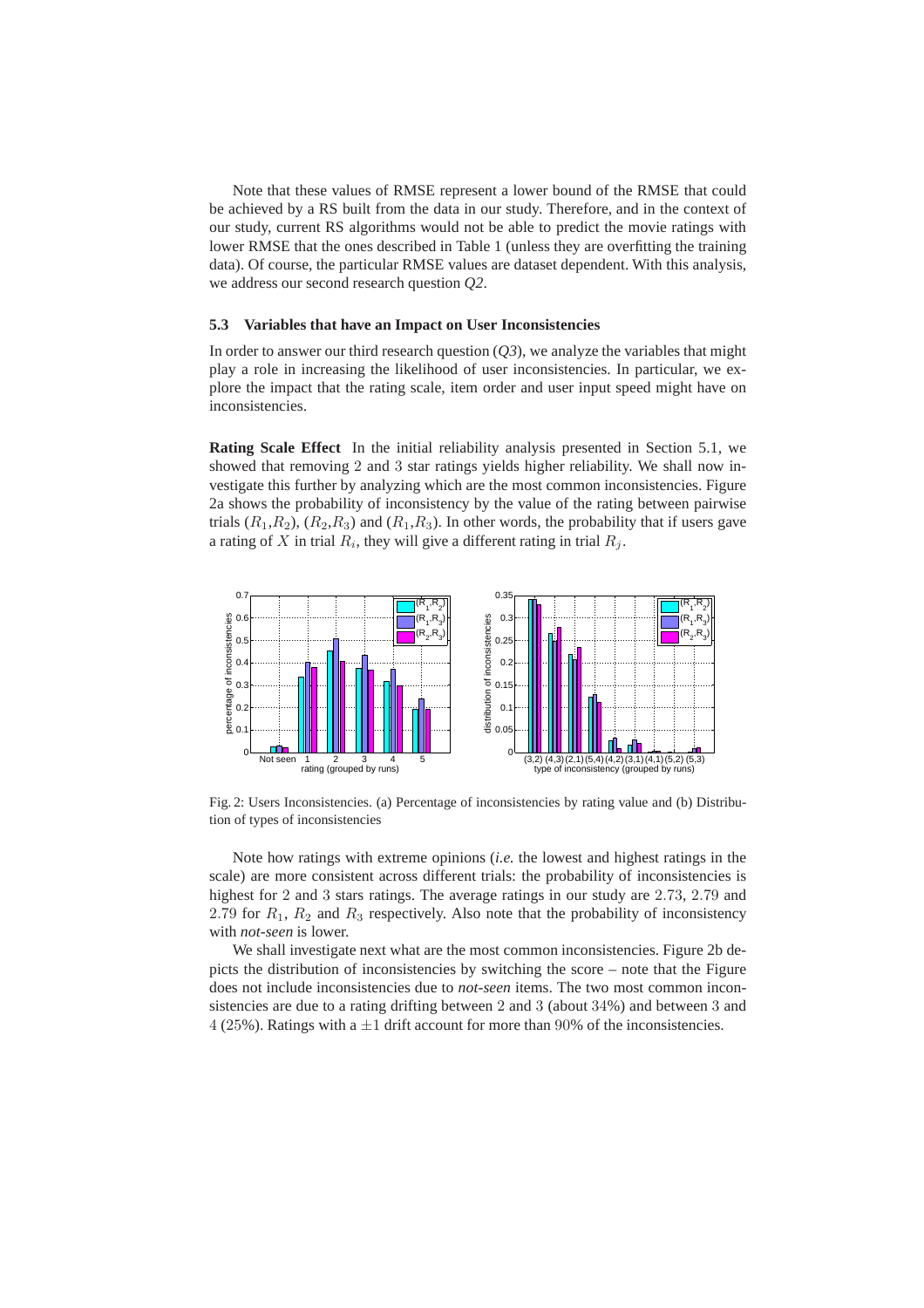Thus, ratings in the middle of the rating scale seem to be more prone to inconsistencies than extreme ratings. This observation makes intuitive sense for several reasons: First, extreme ratings have a lower or higher bound (*e.g.* you cannot get higher than 5). Also, users are probably more consistent about remembering very good and very bad movies, which somehow impacted them. Finally, extreme ratings seem to be less prone to assimilation and contrast effects. These intuitions, however should be further investigated in future work.

**Item Order Effect** Next, we shall analyze the effect of time on user inconsistencies. Figure 3 depicts the inconsistencies as they appeared over time while participants filled out each of the surveys. Note that now inconsistencies are not computed by pairwise comparisons across trials, but reckoned across the three trials. In our analysis, we compute the *ground truth or valid* rating for each movie and participant as the rating that appears *at least twice* across the three trials. Thus, we assume that the trial with the different value is the one causing the inconsistency. Note that movies where the three ratings for the three trials are different from each other are discarded (they represent a 10.69% of the total).



(a) Taking into account "not seen" values. (b) "Not seen" values not taken into account.

Fig. 3: Accumulated error across movies. An error is assigned to  $R_i$  if its rating is different than the other R. The movies are set as they appear in  $R_0$  and  $R_3$ .

Figure 3a shows the accumulated inconsistencies over time as movies were presented to the user, including inconsistencies due to *not-seen*. Figure 3b excludes the *not-seen* inconsistencies.

As Figure 3a illustrates, the first trial  $R_1$  is responsible for most of the inconsistencies, followed by the third trial  $R_3$ . The decrease of inconsistencies in the last trial  $R_3$ might be caused by the learning effect, as users would have undergone the survey twice before. However, when discarding the effect of the *not-seen* value (Fig. 3b),  $R_1$  and  $R_3$ exhibit a very similar behavior. This result suggests that a learning effect might only affect the consistency on discriminating between *seen* and *not-seen* movies.

Interestingly, the second trial  $R_2$ , which took place at least one day after  $R_1$  and where the movies were sorted by increasing popularity, displays the lowest level of inconsistencies. The improvement in consistency in  $R_2$  might be explained by several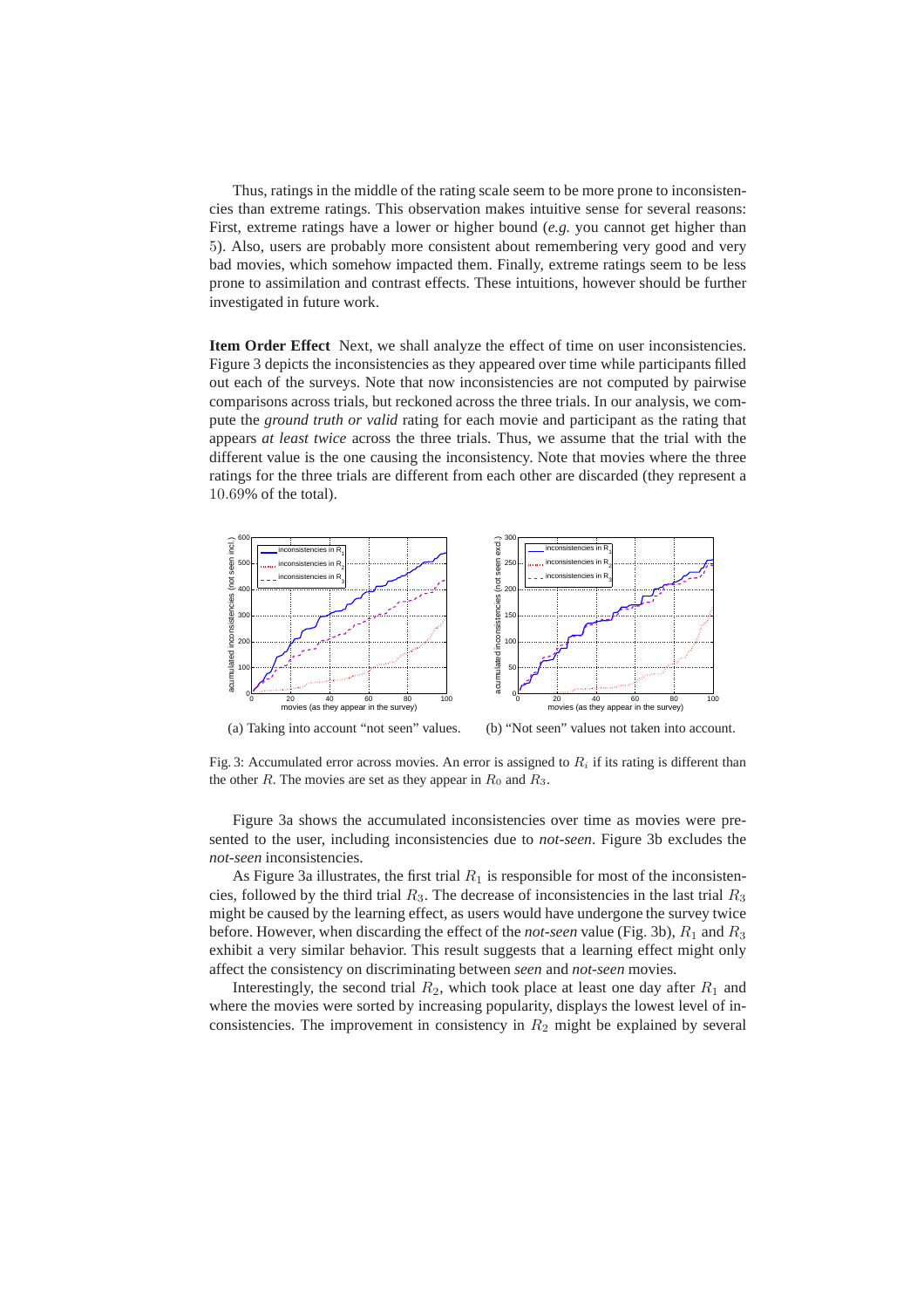factors: First, the short time between trials – only 24 hours. However, neither the pairwise stability nor the RSME support this hypothesis. Therefore, it seems that the *order* in which the movies are presented (*i.e.* showing popular movies first) could be the factor for the consistency gain. Additionally, this result might be related to the minimization of the *contrast effect*, as similar movies are shown together.

To sum up and according to our experiment, a rating interface that groups movies that are likely to receive similar ratings should help minimize user inconsistencies.

**User Rating Speed Effect** The data logs collected in the user study include the exact time at which each user rating was generated. This allows us to analyze how the speed with which users rate movies might affect their consistency.



Fig. 4: Graphs depicting time between ratings for (a)  $R_1$ , (b)  $R_2$ , and (c)  $R_3$ . Note that all plots have the same temporal scale. The clicking time is always between 2 and 8 seconds. The average clicking time is  $4.93$ ,  $3.30$ ,  $3.08$  seconds for  $R_1$ ,  $R_2$  and  $R_3$  respectively. For reference, a quadratic fit is also plotted as a line.

Figure 4 depicts the average evaluation time by movies where movies are sorted as they were presented to the user. Note how in the case of  $R_1$  and  $R_3$  (sorted at random), the evaluation time decreases as the survey progresses. This result makes intuitive sense, as users were probably getting tired or used to the setting. However, in the case of  $R_2$ (Fig. 4.b), the evaluation time decreases at first, but then increases again during the last half of the survey. This behavior might be caused by the way the movies in  $R_2$  were presented: users were fast in assessing unpopular movies, many of which they might not have seen, at the beginning of the survey. Then, when popular movies appear (and therefore probably seen by participants), users seem to spend more time thinking about the rating.

We measure an average rating time of 4.93, 3.30, and 3.08 seconds respectively for each of our trials. One might expect that faster clicking could introduce more inconsistencies due to input error. However, the percentage of inconsistencies per trial are 42.5%, 23.2%, and 32.3%. So, a shorter time between ratings does not imply more inconsistencies on the ratings.

#### **5.4 Long-term Errors and Reliability**

In this section, we measure the reliability and RMSE of our experiment when removing the original  $R_2$  trial and adding a new one  $(R_4)$ . This new trial was conducted 7 months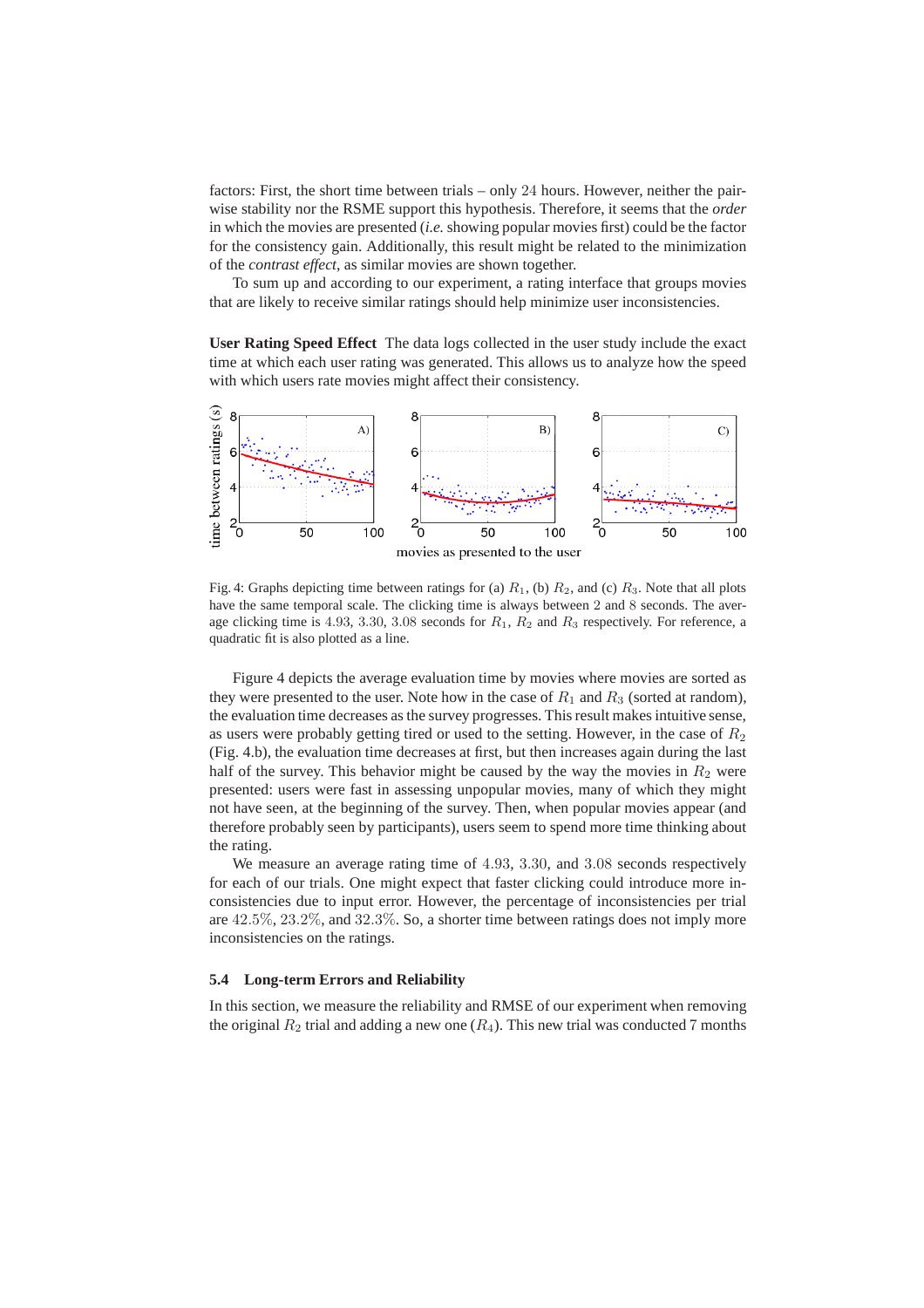after R3, and using the same random movie permutation as  $R_1$  and  $R_3$ . Therefore, we now have three trials with the same movie order, separated 15 days and 7 months respectively. Our goal is to evaluate if there are significant differences in the values because of the longer elapsed time and the removal of the different sorting in the intermediate trial.

First, and in order to rule out the effects of this smaller – and maybe biased – population, we recomputed the correlations, stability factors, reliability, and RMSE in the three original trials for this subset of 36 users, observing no significant differences with the original values reported for the entire population.

Using this new setting, we obtain an overall reliability of 0.8763 – compared to the original 0.924. Although this is only a  $5\%$  difference, we are now below the 0.9 threshold. This is an indication that this kind of rating surveys might not be an appropriate way to measure user preferences over a long period of time. Our new stability factors are measured as  $s_{13} = 1.0025$ ,  $s_{34} = 0.9706$ , and  $s_{14} = 0.9730$ . Now, and as it would be expected, we see a much clearer trend: very high stability between the trials separated 15 days and significantly lower for any two trials separated by 7 months.

Finally, we measure our new RMSE values as  $R_{13} = 0.6143$ ,  $R_{14} = 0.6822$ , and  $R_{34} = 0.6835$  for the intersection, and  $R_{13} = 0.7445, R_{14} = 0.8156, R_{34} = 0.8014$ for the union. First, we observe that the RMSE for trials separated by 7 months, is significantly larger than in the original setting (see Table 1, columns 6 and 7). In the original setting, we also measured lower values between consecutive trials, arguably due to the memory effect. However, when the ellapsed time between consecutive trials is long enough (*e.g.* 7 months), this effect is no longer noticeable and the RMSE is larger for sessions separated a long time, regardless of whether they are consecutive or not. Note that if we want to measure the effect of both the long time interval plus a change in movie ordering, we can compute  $R_{24}$  – error between trial 2, sorted by popularity, and trial 4 with random order and conducted 7 monhts after. The measured RMSE is now 0.832.

### **6 Conclusions**

In this paper, we have presented a user study aimed at quantitatively analyzing user inconsistencies in a movie rating domain. Since recommender systems commonly rely on user ratings to compute their predictions, inconsistencies in these ratings will have an impact on the quality of the recommendations. We believe that the characterization of these inconsistencies is of key importance in the RS field.

Our study shows that, although the reliability of the survey as an instrument and the stability of user opinions are high, inconsistencies negatively impact the quality of the predictions that would be given by a RS. The calculated RMSE between different trials ranged between 0.557 and 0.8156, depending on the ellapsed time and whether the "not seen" ratings effect is ruled out. These RMSE values represent a lower bound (*magic barrier*) for any explicit feedback-based RS built from the data of our study unless overfitting to this data. We plan on carrying out additional studies in order to understand how well our results generalize to other domains and settings. It is interesting to note how close these values are to current state-of-the-art recommendation algorithms.